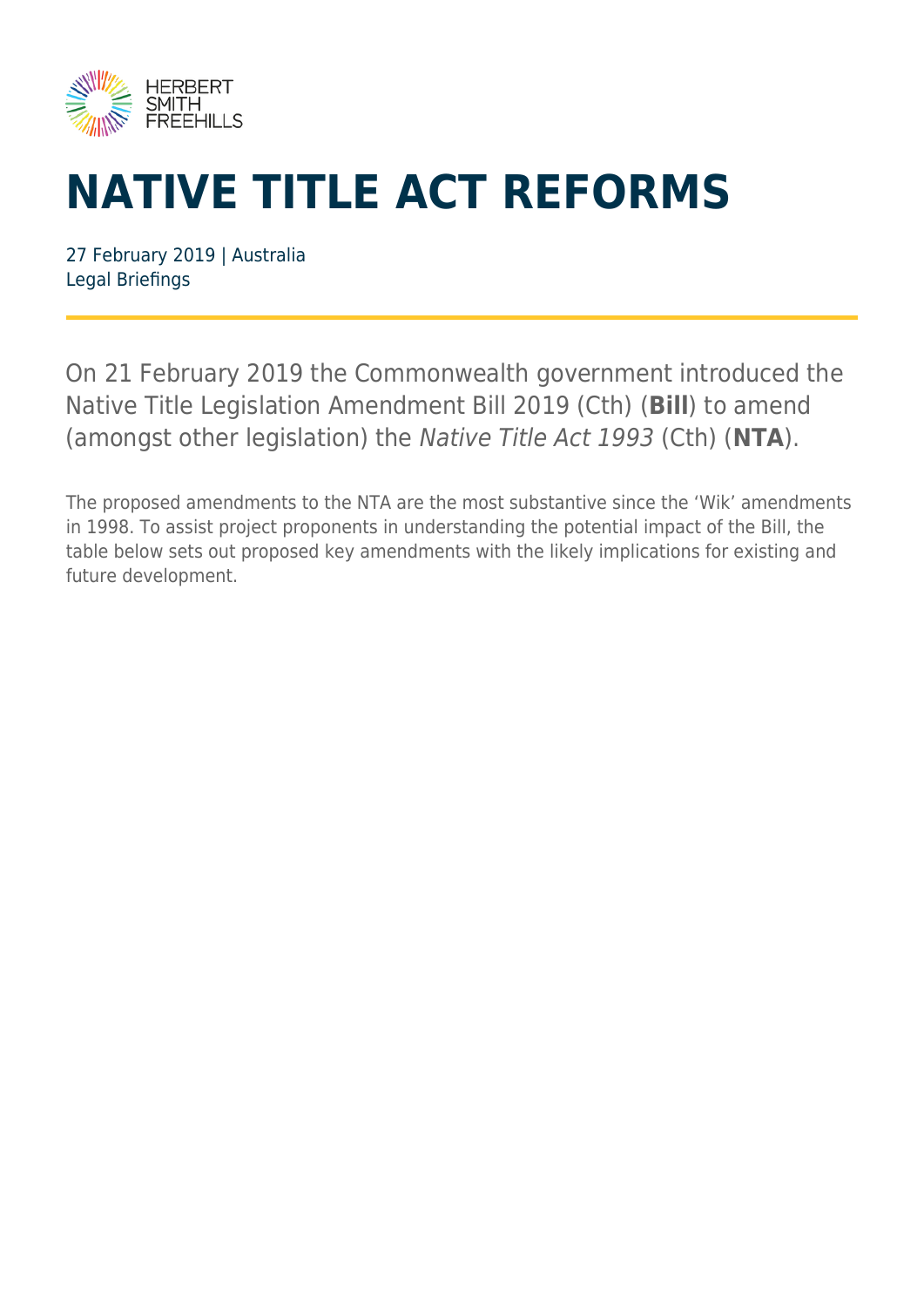| <b>No</b>      | <b>Proposed amendment</b>                                                                                                                                                                                                                                                                                                                                                                                                                                                                                                                                                                                                                                                                                                                                                                                                                                                                                                                                                                                        | Impact on existing development                                                                                                                                                                                                                                                                                                                                                                                                                                                                                                                                                                                                                                                                    | Impact on future development                                                                                                                                                                                                                                                                                                                                                                                                                                                                                                                                                                                                                                 |
|----------------|------------------------------------------------------------------------------------------------------------------------------------------------------------------------------------------------------------------------------------------------------------------------------------------------------------------------------------------------------------------------------------------------------------------------------------------------------------------------------------------------------------------------------------------------------------------------------------------------------------------------------------------------------------------------------------------------------------------------------------------------------------------------------------------------------------------------------------------------------------------------------------------------------------------------------------------------------------------------------------------------------------------|---------------------------------------------------------------------------------------------------------------------------------------------------------------------------------------------------------------------------------------------------------------------------------------------------------------------------------------------------------------------------------------------------------------------------------------------------------------------------------------------------------------------------------------------------------------------------------------------------------------------------------------------------------------------------------------------------|--------------------------------------------------------------------------------------------------------------------------------------------------------------------------------------------------------------------------------------------------------------------------------------------------------------------------------------------------------------------------------------------------------------------------------------------------------------------------------------------------------------------------------------------------------------------------------------------------------------------------------------------------------------|
| $\mathbf{1}$   | Authorisation<br>The Bill proposes amendments to the NTA to permit a claim<br>group to define the scope of the authority of the applicant for<br>native title claims.<br>Moving forward, any conditions on the authority of the applicant<br>will be included in the relevant claimant/compensation<br>application and supporting affidavit.<br>This will mean that the details of the conditions of the authority<br>of the applicant would be publicly recorded and available on the<br>Register of Native Title Claims maintained by the National Native<br>Title Tribunal (NNTT).<br>Whilst the amendments will generally operate prospectively (ie<br>for future claims), native title claim groups will be able to amend<br>existing claims to impose conditions on the authority of<br>applicants.                                                                                                                                                                                                        | Many existing native title agreements place contractual<br>obligations on the persons comprising the applicant for native<br>title claims.<br>Changes to the scope of authority of an applicant may have the<br>potential to impact the manner in which certain agreements<br>operate.                                                                                                                                                                                                                                                                                                                                                                                                            | Proponents will need to undertake due diligence prior to<br>entering into negotiations with an applicant to ensure that the<br>authority of an applicant, and any conditions imposed on that<br>authority, are clearly understood.<br>The timing of the commencement of the amendments will be<br>important for ILUA negotiations presently on foot or planned to<br>start in the near future.                                                                                                                                                                                                                                                               |
| $\overline{2}$ | Applicant decision making process<br>The Bill proposes amendments to the NTA to codify how the<br>persons comprising the applicant for native title claims are to<br>make decisions.<br>New section 62C provides that the default rule will be that the<br>persons comprising the applicant act by majority. That is, a<br>decision of the applicant will require a decision by the majority<br>of the persons comprising the applicant.<br>The default position can be modified by conditions imposed on<br>the authority of the applicant by the claim group (see above).                                                                                                                                                                                                                                                                                                                                                                                                                                      | Some native title and cultural heritage agreements contain<br>decision making processes for the persons comprising the<br>applicant.<br>Changes to the decision making process of an applicant may<br>have the potential to impact the manner in which certain<br>agreements operate.                                                                                                                                                                                                                                                                                                                                                                                                             | The drafting of native title and cultural heritage agreements will<br>need to accommodate decision making processes of the<br>applicant and drafters will need to give particular attention to<br>how performance of obligations placed upon the applicant is<br>articulated.                                                                                                                                                                                                                                                                                                                                                                                |
| 3              | Indigenous land use agreements (ILUA)<br>There is presently a level of uncertainty in relation to whether<br>and to what extent an ILUA may be amended after registration.<br>This has been amplified in the wake of the decision in Conlon v<br>QGC Pty Ltd (No 2) (2017) 359 ALR 460.<br>The Bill proposes amendments to allow amendments to<br>registered ILUAs that update property descriptions and parties<br>to the agreement, including where a party has assigned or<br>otherwise transferred the rights or liabilities under the<br>agreement. This is a significant and positive development.                                                                                                                                                                                                                                                                                                                                                                                                         | The beneficiaries of assigned or novated ILUAs should consider<br>having the Register of Indigenous Land Use Agreements (ILUA<br>Register) maintained by the NNTT updated to reflect the<br>current parties to the ILUA.                                                                                                                                                                                                                                                                                                                                                                                                                                                                          | A rethink may be required in relation to the drafting of<br>assignment clauses in ILUAs. Future assignment clauses in<br>ILUAs might include appropriate drafting for updates to the ILUA<br>Register.                                                                                                                                                                                                                                                                                                                                                                                                                                                       |
| $\overline{4}$ | Scope of body corporate ILUAs<br>Presently, body corporate ILUAs can only be registered where<br>there is a registered native title body corporate (RNTBC) in<br>relation to all of the agreement area. This makes it difficult for a<br>body corporate ILUA to cover land where native title is<br>extinguished.<br>The Bill proposes amendments to permit body corporate ILUAs<br>to be registered over:<br>· part of a determination area in which native title was<br>determined not to exist; and<br>· an area expressly excluded from a determination because a<br>claim could not be made over that area because it was subject<br>to a 'previous exclusive possession act'.                                                                                                                                                                                                                                                                                                                              | This change will apply to applications for registration of body<br>corporate ILUAs made after the amended section 24BC comes<br>into effect, even if the agreement was made prior to<br>commencement.<br>This may remove potential hurdles to registration of current<br>body corporate ILUAs and (potentially) encourage the use of<br>body corporate ILUAs in anticipation of the commencement of<br>the Bill.                                                                                                                                                                                                                                                                                  | Body corporate ILUAs have a number of advantages over area<br>ILUAs. These amendments will likely mean that body corporate<br>ILUAs will be more available to be used and they should<br>therefore be considered as part of any ILUA strategy.                                                                                                                                                                                                                                                                                                                                                                                                               |
| 5              | <b>Historical extinguishment</b><br>Under the Bill, it will be possible in the context of a native title<br>claim to disregard historical extinguishment of native title over a<br>'park area'.<br>A 'park area' means an area that has been set aside, granted or<br>vested for purposes that include preserving the natural<br>environment of the area (such as national, state or territory<br>parks and reserves) for the purposes of a claimant application or<br>revised native title determination application.<br>The proposed amendments also allow for the varying or<br>revoking of an existing determination of native title where an<br>agreement to disregard historical extinguishment for a park area<br>has been entered into.                                                                                                                                                                                                                                                                  | The Bill protects existing interests in areas where historic<br>extinguishment of native title has been disregarded.<br>However it may be the case that the renewal of the existing<br>interests may become a future act that will require NTA<br>compliance.                                                                                                                                                                                                                                                                                                                                                                                                                                     | We would advocate a process of assessing the extent to which<br>current and future assets are in 'park areas'. This will assist in<br>understanding the potential impact of this amendment.                                                                                                                                                                                                                                                                                                                                                                                                                                                                  |
| 6              | Section 24MD(6B) objections<br>Currently, a native title party's objection under section<br>24MD(6B) to infrastructure titles involving the creation of a right<br>to mine and certain compulsory acquisitions of native title rights<br>and interests (Section 24MD(6B) Acts) can only be referred to<br>an independent person or body for determination by request of<br>the native title party.<br>The Bill proposes amendments requiring the Commonwealth,<br>State or Territory, as relevant, to ensure that an objection that<br>has not been withdrawn within 8 months of notice being given to<br>the native title party is heard by the independent person or<br>body.<br>This change will affect:<br>• objections lodged after the amendment to section 24MD(6B)(f)<br>takes effect; and<br>· objections made before the amendment takes effect, unless<br>the native title party previously requested the objection be<br>heard by the independent person or body, or the objection was<br>withdrawn. | Existing agreements should be reviewed to determine whether<br>and how they deal with consents and objections in respect of<br>Section 24MD(6B) Acts. Amendments may be required if those<br>agreements do not operate effectively with the proposed 'new'<br>procedural regime.<br>The status of pending applications for infrastructure titles or<br>compulsory acquisitions which could be Section 24MD(6B) Acts<br>should be checked to determine whether the 'old' or the<br>proposed 'new' procedural regime is likely to apply. Where the<br>'new' regime applies, the new process and timeframes should<br>be considered in project planning and engagement with native<br>title parties. | The new process and timeframes should be considered in<br>project planning and engagement with native title parties.<br>Essentially, it may take 8 months from the notice day, plus the<br>period of time required for the hearing, for an outcome where an<br>objection is not resolved by agreements or otherwise withdrawn.<br>Future agreements should be drafted to accommodate the new<br>procedural regime.<br>Potentially, the new regime may lead to a greater number of<br>objections being determined by an independent person or body.<br>These determinations may provide parties with greater guidance<br>about when objections may be upheld. |
| 7              | Register of section 31 agreements<br>The Bill proposes amendments to introduce a requirement that<br>the Registrar keeps a record in relation to section 31<br>agreements. The record would include the following information:<br>• a description of the area of land or waters to which the<br>agreement relates;<br>• the name and address of each party to the agreement;<br>• the period, if specified, during which the agreement will<br>operate; and<br>• whether there are any ancillary agreements made between<br>some or all of the parties.<br>The amendments require the arbitral body to give a copy of any<br>agreement, or any advice it receives regarding an ancillary<br>agreement, to the Registrar.                                                                                                                                                                                                                                                                                         | The changes will only apply to new section 31 agreements. Any<br>existing section 31 agreements will not be recorded.                                                                                                                                                                                                                                                                                                                                                                                                                                                                                                                                                                             | Section 31 agreements made after the commencement of the<br>amendments will be recorded by the Registrar.<br>While we consider that the record of section 31 agreements will<br>assist with due diligence enquiries, its effectiveness will be<br>limited as it only includes section 31 agreements made following<br>the commencement of the amendments.                                                                                                                                                                                                                                                                                                    |
| 8              | Validation of section 31 agreements<br>The Bill proposes amendments to validate section 31<br>agreements potentially affected by the decision in McGlade v<br>Native Title Registrar & Ors (2017) 340 ALR 419 made before<br>the amendment took effects.<br>Following that decision, concerns arose that the Court's<br>reasoning when it found that an agreement was not a valid area<br>ILUA because not all persons comprising the registered native<br>title claimant signed the agreement could also apply to render<br>section 31 agreements invalid for native title purposes.                                                                                                                                                                                                                                                                                                                                                                                                                            | This amendment will ensure that:<br>• any existing section 31 agreements which were signed by at<br>least one, but not all, of the persons comprising the registered<br>native title claimant are valid for native title purposes; and<br>• the validity of future acts the subject of those agreements<br>cannot be challenged on the basis that the section 31<br>agreement was not signed by all persons comprising the<br>registered native title claimant.                                                                                                                                                                                                                                   | This amendment only applies to section 31 agreements made<br>before the amendment came into effect. The proposed<br>amendments relating to applicant decision-making noted above<br>enable future section 31 agreements to be signed by a majority<br>of the persons comprising the registered native title claimant,<br>subject to any conditions imposed on the registered native title<br>claimant by the claim group.                                                                                                                                                                                                                                    |